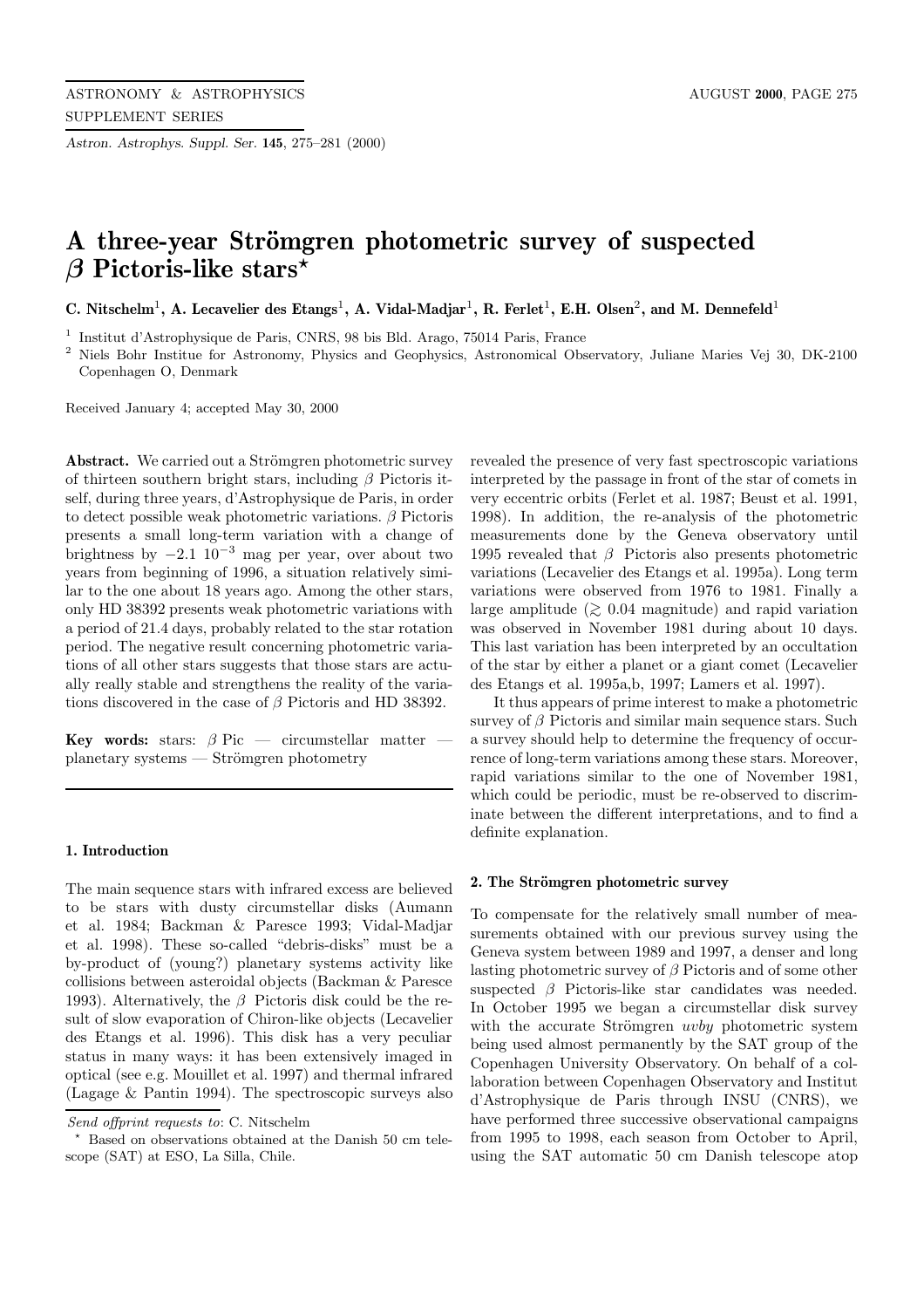276 C. Nitschelm et al.: A three-year Strömgren photometric survey of suspected  $\beta$  Pictoris-like stars

Table 1. List of the targets of the Strömgren uvby program. CMP means a comparison star for a Primary Target which reason to be selected in our program is given as follows: variable (VR), spectroscopic variable (SV), infrared excess (IR), with known circumstellar gas (CG). Campaign 1 refers to the austral summer 1995-1996, 2 to 1996-1997, 3 to 1997-1998. Data from CDS and the Bright Star Catalog (Hoffleit & Warren 1991)

|                    | $_{\rm star}$       | $\ast$                            | $\alpha_{2000}$                                | $\delta_{2000}$                              | $m_V$    | Spectral type          | $v \sin i$       | Campaigns  |
|--------------------|---------------------|-----------------------------------|------------------------------------------------|----------------------------------------------|----------|------------------------|------------------|------------|
|                    | HD 203              | $\ensuremath{\mathrm{CMP}}$       | 00h 06m $50.0s$                                | $-23^{\circ}06^{\prime}$ $27^{\prime\prime}$ | 6.18     | F2IV                   | $155\,$          | 3          |
| $\rm HR$ 10        | ${\rm HD}$ 256      | VR, SV, CG                        | 00h $07\mathrm{m}$ $18.3\mathrm{s}$            | $-17^{\circ}23'$ 13"                         | 6.23     | A2IV/V                 | $220\,$          | 1,2,3      |
|                    | HD 693              | $\text{CMP}$                      | 00h 11m 15.8s                                  | $-15^{\circ}28^{\prime}$ 04"                 | 4.89     | F <sub>5</sub> V       | 8                | 2,3        |
|                    |                     |                                   |                                                |                                              |          |                        |                  |            |
|                    | HD 16417            | $\ensuremath{\mathrm{CMP}}$       | 02h 36m $58.6s$                                | $-34^{\circ}34^{\prime}$ $41^{\prime\prime}$ | 5.78     | $\rm G5IV$             |                  | 2,3        |
| $\alpha$ Fornacis  | HD 20010A           | IR                                | 03h 12m 04.4s                                  | $-28^{\circ}59^{\prime}$ $14^{\prime\prime}$ | 3.85     | ${\rm F8IV}$           | $\boldsymbol{0}$ | 2,3        |
|                    | HD 17729            | $\ensuremath{\mathrm{CMP}}$       | 02h 49m 54.1s                                  | $-27^{\circ}56^{\prime}$ $31^{\prime\prime}$ | 5.36     | $\rm{A0V}$             | 135              | 2,3        |
|                    |                     |                                   |                                                |                                              |          |                        |                  |            |
|                    | HD 21790            | $\text{CMP}$                      | 03h $30\mathrm{m}$ $37.0\mathrm{s}$            | $-05^{\circ}04'$ 31"                         | 4.74     | $\rm B9Vs$             | 72               | $\sqrt{3}$ |
| $\epsilon$ Eridani | HD 22049            | $\ensuremath{\mathsf{IR}}\xspace$ | 03h 32m $55.9s$                                | $-09^{\circ}27'$ 30"                         | 3.73     | $\rm K2V$              | 8                | 1,2,3      |
|                    | HD 22243            | $\ensuremath{\mathrm{CMP}}$       | 03h 34m 37.4s                                  | $-09^{\circ}52^{\prime}$ $05^{\prime\prime}$ | $6.25\,$ | $\rm A2V$              | 160              | 1,2,3      |
|                    |                     |                                   |                                                |                                              |          |                        |                  |            |
|                    | HD 22713            | $\ensuremath{\mathrm{CMP}}$       | 03h 39m 01.1s                                  | $-05^{\circ}37'$ 34"                         | 5.96     | $\rm K1V$              |                  | $\sqrt{3}$ |
| $o^2$ Eridani      | HD 26965A           | $\ensuremath{\text{VR}}\xspace$   | 04h $15\mathrm{m}$ $16.3\mathrm{s}$            | $-07^{\circ}39'$ 09"                         | 4.41     | K1V                    |                  | 2,3        |
|                    | HD 25069            | $\ensuremath{\mathrm{CMP}}$       | $03\mathrm{h}$ 58<br>m $52.4\mathrm{s}$        | $-05^{\circ}28'$ 12"                         | $5.83\,$ | $\rm G9V$              |                  | $\sqrt{3}$ |
|                    |                     |                                   |                                                |                                              |          |                        |                  |            |
|                    | HD 26703            | $\ensuremath{\mathrm{CMP}}$       | 04h $13\mathrm{m}$ 49.8s                       | $+12^{\circ}45'$ 12"                         | 6.25     | $_{\rm K0}$            |                  | 3          |
| HR 1307            | HD 26676            | $\ensuremath{\mathsf{IR}}\xspace$ | 04h $13\mathrm{m}$ $34.5\mathrm{s}$            | $+10^\circ12^\prime$ $45^{\prime\prime}$     | $6.23\,$ | B8Vn                   | 300              | 1,2,3      |
|                    | HD 26793            | $\text{CMP}$                      | 04h $14m$ $36.1s$                              | $+10^{\circ}00'$ 41"                         | $5.22\,$ | B9Vn                   | 350              | 1,2,3      |
|                    |                     |                                   |                                                |                                              |          |                        |                  |            |
|                    | HD 32743            | $\ensuremath{\mathrm{CMP}}$       | 05h 02m $48.7\mathrm{s}$                       | $-49^{\circ}09^{\prime}$ $04^{\prime\prime}$ | 5.38     | ${\rm F2V}$            | $\overline{0}$   | $\sqrt{3}$ |
| $\zeta$ Dorado     | HD 33262            | $\ensuremath{\mathsf{IR}}\xspace$ | $05\mathrm{h}$ $05\mathrm{m}$ $30.6\mathrm{s}$ | $-57^{\circ}28^{\prime}$ $21^{\prime\prime}$ | 4.72     | ${\rm F7V}$            | $\overline{0}$   | $_{2,3}$   |
|                    | HD 35072            | $\ensuremath{\mathrm{CMP}}$       | 05h 19m $22.1s$                                | $-50^{\circ}36'$ 21"                         | $5.45\,$ | F7III-IV               |                  | 3          |
|                    |                     |                                   |                                                |                                              |          |                        |                  |            |
|                    | HD 38382            | $\ensuremath{\mathrm{CMP}}$       | 05h 44m $28.3\mathrm{s}$                       | $-20^{\circ}07^{\prime}$ $35^{\prime\prime}$ | $6.34\,$ | F8/G0V                 |                  | 3          |
| $\gamma$ Leporis B | HD 38392B           | $\ensuremath{\text{VR}}\xspace$   | $05h\ 44m\ 26.5s$                              | $-22^{\circ}25^{\prime}$ $18^{\prime\prime}$ | 6.15     | $\rm K2V$              |                  | 2,3        |
| $\gamma$ Leporis A | ${\rm HD}$ 38393A   | $\ensuremath{\mathsf{IR}}\xspace$ | 05h 44m $27.7s$                                | $-22^{\circ}26'$ $27''$                      | 3.60     | ${\rm F7V}$            | 15               | $_{2,3}$   |
|                    | HD 35386            | $\text{CMP}$                      | 05h 23m 12.0s                                  | $-26^{\circ}42'$ 19"                         | 6.49     | F6V                    |                  | 3          |
|                    |                     |                                   |                                                |                                              |          |                        |                  |            |
| $\zeta$ Leporis    | HD 38678            | IR                                | 05h 46m 57.3s                                  | $-14^{\circ}49'$ 19"                         | 3.60     | A2Vann                 | 245              | 1,2        |
|                    |                     |                                   |                                                |                                              |          |                        |                  |            |
|                    | HD 37935            | $\ensuremath{\mathrm{CMP}}$       | $05h\ 36m\ 55.1s$                              | $-66^{\circ}33'36''$                         | 6.30     | B9.5Ve                 |                  | $\,3$      |
| $\delta$ Dorado    | HD 39014            | $\ensuremath{\mathsf{IR}}\xspace$ | 05h 44m 46.4s                                  | $-65^{\circ}44'$ $08''$                      | 4.35     | A7V                    | 206              | 1,2,3      |
|                    | HD 39963            | $\text{CMP}$                      | $05h\ 51m\ 23.1s$                              | $-64^{\circ}02'$ 01"                         | 6.36     | $\operatorname{G8III}$ |                  | 3          |
|                    |                     |                                   |                                                |                                              |          |                        |                  |            |
|                    | HD 35580            | $\ensuremath{\mathrm{CMP}}$       | 05h 22m 22.1s                                  | $-56^{\circ}08'$ 04"                         | 6.08     | <b>B8.5V</b>           |                  | 1,2,3      |
| $\beta$ Pictoris   | HD 39060            | VR, SV, IR, CG                    | $05\mathrm{h}$ 47m $17.1\mathrm{s}$            | $-51^{\circ}04'$ 00"                         | $3.80\,$ | A5V                    | 104              | 1,2,3      |
|                    | HD 40200            | $\ensuremath{\mathrm{CMP}}$       | $05\mathrm{h}$ 54<br>m $41.1\mathrm{s}$        | $-49^{\circ}37'$ 37"                         | $6.10\,$ | $_{\mathrm{B3V}}$      |                  | 1,2,3      |
|                    |                     |                                   |                                                |                                              |          |                        |                  |            |
|                    | HD 41692            | $\text{CMP}$                      | 06h $06m$ $38.7s$                              | $-04^{\circ}11'$ 38"                         | 5.39     | B <sub>5</sub> IV      | 20               | 3          |
| HR 2174            | HD 42111A           | CG                                | 06h $08\mathrm{m}$ 57.8s                       | $+02^{\circ}29'$ 58"                         | 5.73     | A3V                    | 120              | 3          |
|                    | HD 42824            | $\ensuremath{\mathrm{CMP}}$       | 06h $12\mathrm{m}$ $44.4\mathrm{s}$            | $-02^{\circ}30'$ 16"                         | $6.63\,$ | A2V                    |                  | $\,3$      |
|                    |                     |                                   |                                                |                                              |          |                        |                  |            |
|                    | ${\rm HD}$ $155450$ | $\ensuremath{\mathrm{CMP}}$       | $17\mathrm{h}$ $12\mathrm{m}$ $58.6\mathrm{s}$ | $-32^{\circ}26'$ 19"                         | $6.01\,$ | B1II                   | 114              |            |
| 51 Ophiuchi        | HD 158643           | IR,CG                             | $17\mathrm{h}$ $31\mathrm{m}$ $24.8\mathrm{s}$ | $-23^{\circ}57'$ $46''$                      | 4.81     | $\rm{A0V}$             | 210              | 3          |
|                    | HD 160915           | $\ensuremath{\mathrm{CMP}}$       | $17h$ $43m$ $25.7s$                            | $-21^{\circ}41'$ 00"                         | $4.87\,$ | F6/F7V                 | $\boldsymbol{0}$ | 3          |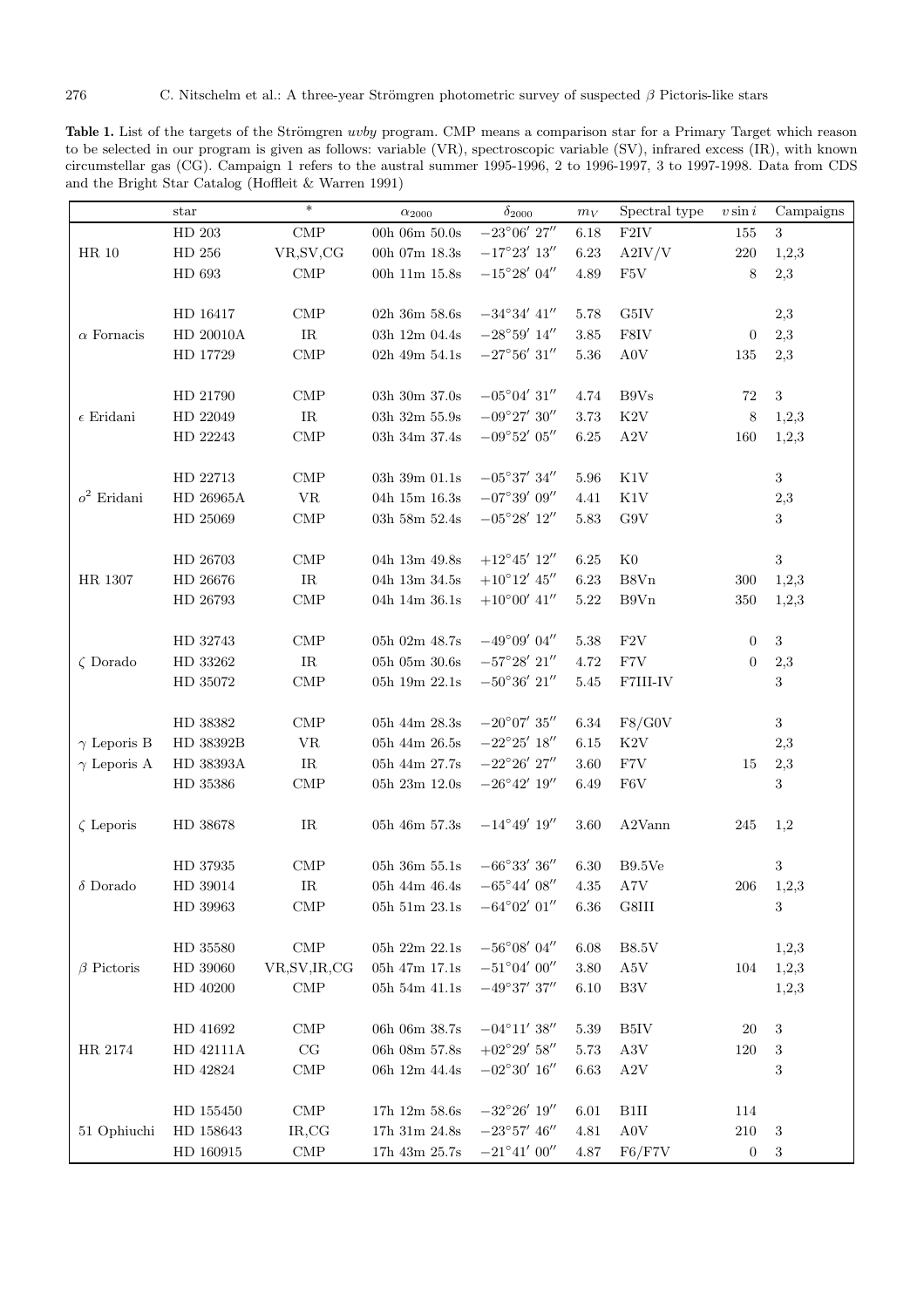La Silla Observatory (Florentin Nielsen et al. 1987; Florentin Nielsen 1993).

We report here the result of 3 years of observations of the stars listed in Table 1. This circumstellar program was conducted from 1995 to 1998. As it could be noted only a small amount of stars were selected within our program, the reason being that only about a dozen of stars could be surveyed in a dense enough manner to be compatible with both the overall SAT observing program and the fact that at least two comparison stars should be observed simultaneously for each program star. The star list being extremely short, the program stars have to be selected in an extremely biased manner. They are in fact partly from our previous Geneva survey and partly as being "probably" good candidates, either because some variability is already suspected, or because they present some IR excess with known high  $v \sin i$  value to favour the probability of extinction by dust within the disc.

Finally, during these three years as studies of dusty disks around A stars were made by several teams, some new stars were added to the program or suppressed from it during the chain of campaigns. Note that particularly  $\beta$  Pictoris, HD 35580 (comparison, hereafter CMP), HD 40200 (CMP), HR 10, HD 22049, HD 22243 (CMP), HD 26676, HD 26793 (CMP) and HD 39014 were observed during all three years, whereas some other stars were observed during only one or two of our campaigns.

## **3. Data analysis**

Using standard reduction programs, the uvby observations were reduced by the SAT group of the Copenhagen University Observatory (see Crawford & Barnes 1970; Olsen 1994). The data are available in files containing the Henry Draper (HD) number of the star, the Julian Date (JD) of the observation, the air mass factor of the observation, the Strömgren V magnitude, the  $b-y$  color index, the  $m_1 = (v - b) - (b - y)$  and the  $c_1 = (u - v) - (v - b)$ parameters.

#### 3.1. Short term variations

From our set of data, it was possible to search for short term as well as long term variations. The data analysis were performed on differences between stellar measurements and the corresponding measurements made on a comparison star. Short term variations would be detected if two subsequent measurements differ by more than 3 sigma from the average value of the data set. An eventual detection can be confirmed when comparing the star to the other comparison star. Over our three campaigns, no fluctuation was observed in any of our program stars except two of them, HR 10 and HD 38392 which will be discussed below.

This result already shows the quality of the survey since we obtained on the average the following precisions on the different parameters evaluated:  $\sigma_V \lesssim 0.01$  mag for V and  $\sigma_{b-y} \lesssim 0.005$  mag for the  $b-y$  color index. Within this accuracy, most of our surveyed stars did not present any short term variations, including  $\beta$  Pictoris.

#### 3.2. Long term variations

Concerning long term variations, we will illustrate here our approach directly in the case of  $\beta$  Pictoris, since it is also the only case where some long range variation were detected.

Figure 1 shows the Strömgren  $V$  magnitude evolution between October 1995 (JD 2450030) and March 1998 (JD 2450880) for  $\beta$  Pictoris and its two comparison stars HD 35580 and HD 40200. It is clear that the three stars present similar variations which are thus not intrinsic variations but systematic residuals. However it is noteworthy that the statistical dispersion of individual data is at this stage of the order of only  $\sigma \lesssim 0.008$  mag.

To detect possible weak variations, as in the case of our search for short term variations, we evaluate the difference between the data of a given star and its comparison star, provided that the measurements are contiguous in time. Practically, we set a maximum time difference between two measurements and we consider only the couples of measurements separated by less than 0.004 day (∼6 min). This process is done for the Strömgren  $V$  magnitude, the  $b - y$  color index, the  $m_1$  parameter and the  $c_1$  parameter of all the stars. Figure 2 shows the magnitude difference between  $\beta$  Pictoris and its two comparison stars (HD 35580 and HD 40200), whereas Fig. 3 shows the difference for the  $b - y$  color index.

As already mentioned, no short-term variations are detected in the case of  $\beta$  Pictoris. To detect long-term variations, we used the same method as described in Lecavelier et al. (1995a). We fitted the data of each star (s) by a linear function of the time  $(t)$ :  $(a + b \cdot t)$  and evaluate the probability that the calculated slope  $b_s$  for the star s is far from 0 assuming that  $b = 0$  is true. For a Gaussian distribution of the statistical noise in the data, the distribution of  $b_s/\sigma_{b_s}$  must follow a Student law. Here we find that the Student law is well followed and consequently that the probabilities  $P(b > b_s)$  are uniformly distributed between 0 and 1 (see an example in Lecavelier et al. 1995a). For all the stars (s) except  $\beta$  Pictoris, we do not find a  $b_s$  value significantly different from 0. This shows that our program stars as well as the comparison stars had no significant light variations during the survey. Again this underlines the quality of the survey and the strength of the very few real detections that are presented now.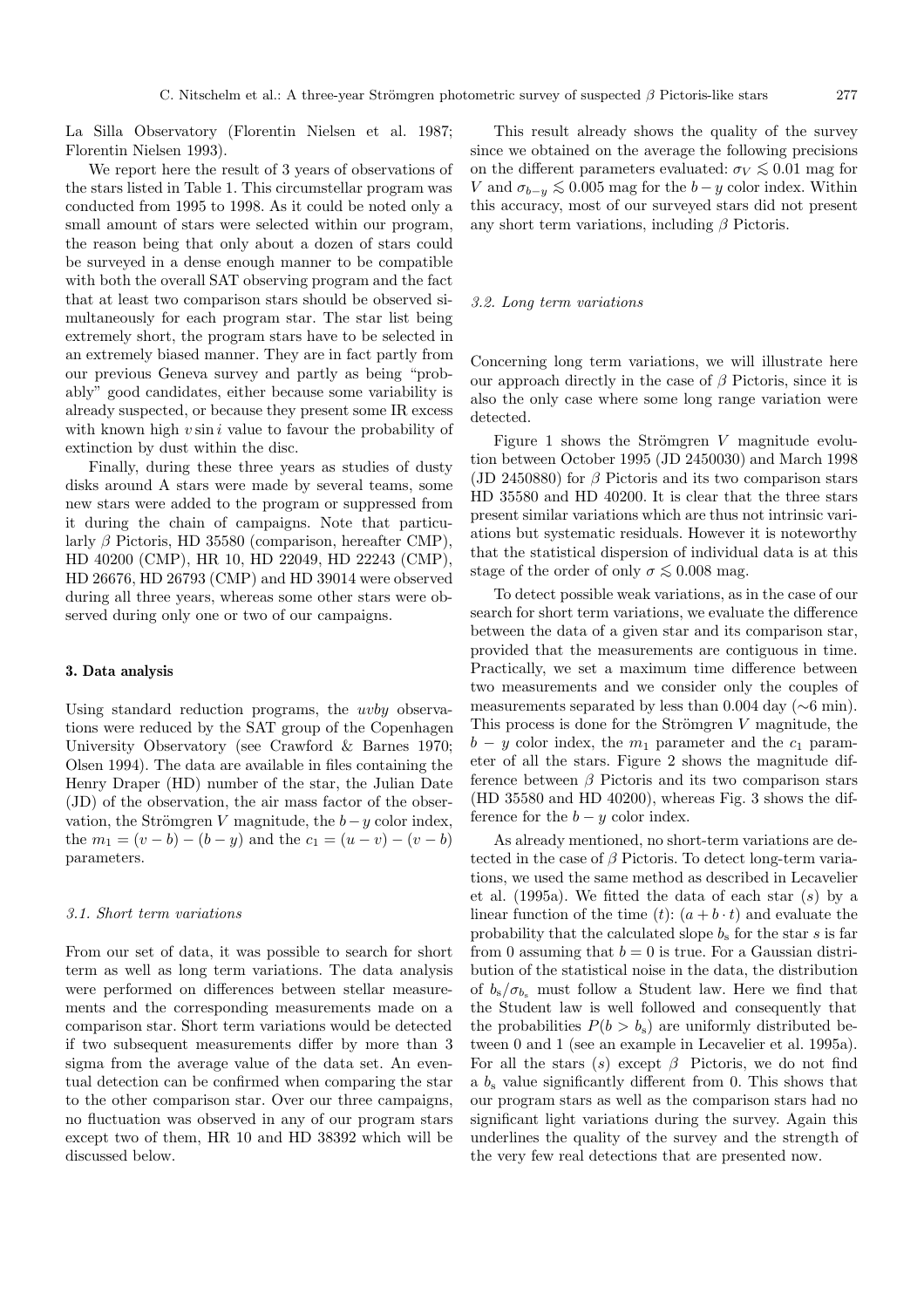**Table 2.** List of the UBV B<sub>1</sub>B<sub>2</sub>V<sub>1</sub>G Geneva photometric system program stars. PT is for our main targets or "Primary Targets". CMP is for the comparison stars

|                  | $_{\rm star}$          | $*$        | $\alpha_{2000}$        | $\delta_{2000}$       | $m_V$ | Spectral type    | $v \sin i$ |
|------------------|------------------------|------------|------------------------|-----------------------|-------|------------------|------------|
| HR 10            | HD 256                 | PT         | 00h $07m$ 18.3s        | $-17^{\circ}23'$ 13"  | 6.23  | A2IV/V           | 220        |
|                  | HD 693                 | <b>CMP</b> | 00 $h$ 11 $m$ 15.8 $s$ | $-15^{\circ}28'$ 04"  | 4.89  | F5V              | 8          |
| $\beta$ Pictoris | HD 39060               | <b>PT</b>  | $05h$ 47m $17.1s$      | $-51^{\circ}04'$ 00'' | 3.80  | A5V              | 104        |
|                  | HD 35580               | <b>CMP</b> | 05h $22m$ $22.1s$      | $-56^{\circ}08'$ 04'' | 6.08  | <b>B8.5V</b>     |            |
| HR 2174          | HD 42111A              | <b>PT</b>  | 06h 08m 57.8s          | $+02^{\circ}29'$ 58"  | 5.73  | A3V <sub>n</sub> | 120        |
|                  | HD 41692               | <b>CMP</b> | 06h 06m 38.7s          | $-04^{\circ}11'$ 38"  | 5.39  | B5IV             | 20         |
| 51 Ophiuchi      | HD 158643              | <b>PT</b>  | 17h 31m 24.8s          | $-23^{\circ}57'$ 46'' | 4.81  | A0V              | 210        |
|                  | HD 155450              | <b>CMP</b> | $17h$ $12m$ $58.6s$    | $-32^{\circ}26'$ 19'' | 6.01  | B1H              |            |
| TY CrA           | $CD -37^{\circ}13024B$ | <b>PT</b>  | $19h$ 01m $40.1s$      | $-36^{\circ}52'$ 33"  | 9.54  | Ae               |            |
|                  | HD 180885              | <b>CMP</b> | 19h $19m$ $39.9s$      | $-35^{\circ}25'$ 17'' | 5.59  | B3V              | 158        |
| 68 Ophiuchi      | HD 164577              | PT.        | $18h$ 01m $45.1s$      | $+01^{\circ}18'$ 19'' | 4.45  | A2Vn             | 232        |
|                  | HD 157089              | <b>CMP</b> | $17h$ $21m$ $07.0s$    | $+01^{\circ}26'35''$  | 6.95  | F9V              |            |



**Fig. 1.** Plot of the Strömgren V magnitude of  $\beta$  Pictoris, HD 40200 and HD 35580. We see that the data of the three stars present the same apparent signature of variations. These variations are obviously not real; they are only due to a residual noise identical for each star

#### **4. Results and discussion**

Will be presented and successively discussed in that section the three different types of variations detected during our survey.

## 4.1. Comparison with the Geneva photometric survey

In parallel to our main Strömgren program, the Geneva survey went on with the 70 cm Swiss telescope and the P7  $UBVB_1B_2V_1G$  photometer at La Silla Observatory until its definitive end in 1997 (cf. Table 2). Figures 4 and 5 show the results for  $\beta$  Pictoris and HR 10. Concerning  $\beta$ Pictoris, apart from the variations discussed by Lecavelier

Julian date  $(2450000 + )$ **Fig. 2.** Plot of the magnitude differences of the same three stars. Here it is clear that the apparent variations visible in the previous figure have been removed. The difference between the two comparison stars is flat, and neither short term nor long term variations are detected over the three years of observations (bottom panel). This is exactly the case of all other stars of the program. In contrast,  $\beta$  Pictoris shows a long term variation with a significant slope which furthermore and as expected, does not depend upon the comparison star used for the subtraction

et al. (1995a), no other variations were significantly detected in these data, except a slight increase of the star brightness from 1995 (Fig. 4). This increase is marginal and at the limit of the detectability on this survey with a variation slope of  $(-5.1 \pm 2.5(1\sigma))$  10<sup>-6</sup> mag per day. This is however noteworthy because this can be exactly superimposed on the variation detected with the Stömgren survey which will be discussed in Sect. 4.3.

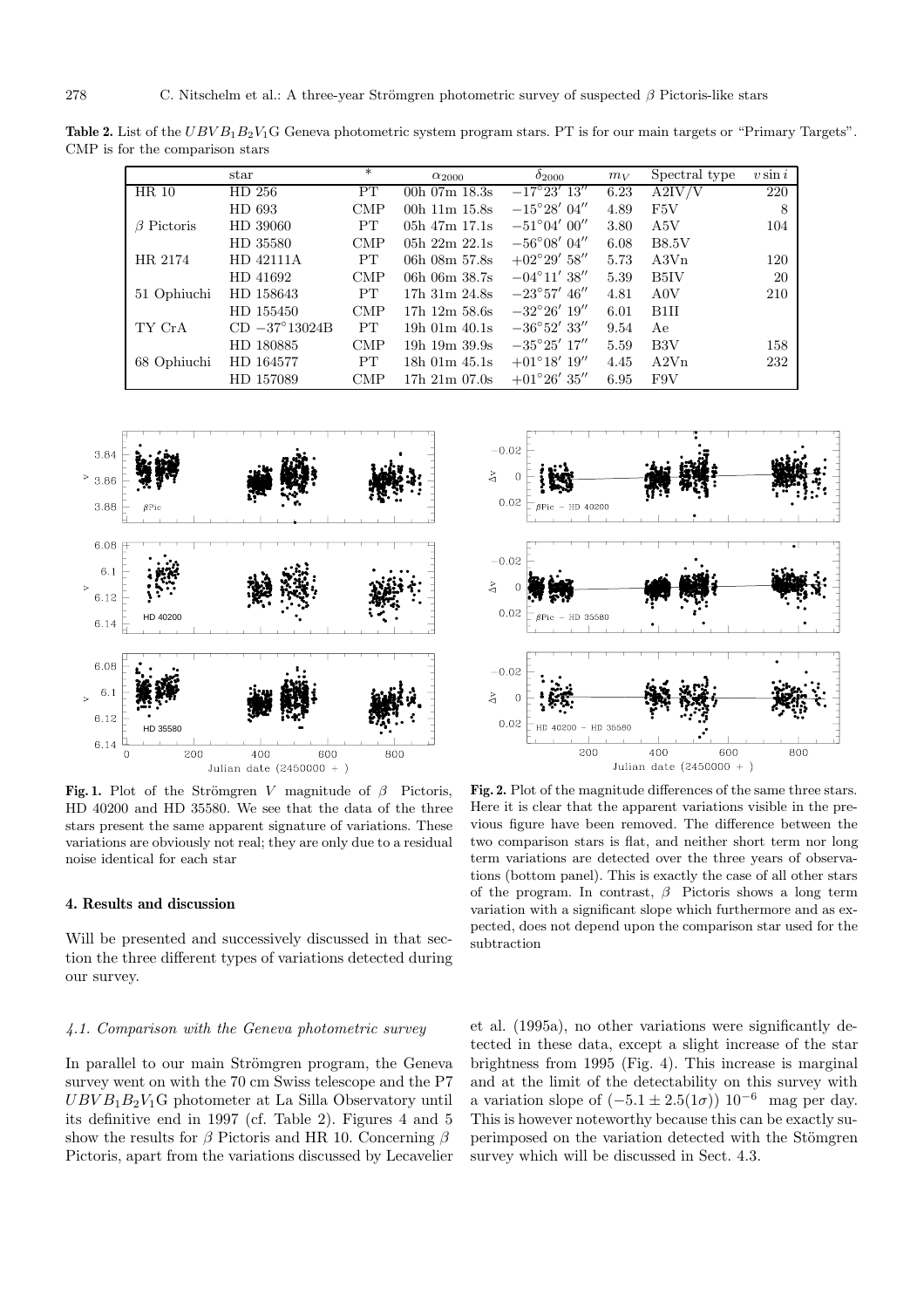

**Fig. 3.** Same as the previous figure but for the  $b-y$  color index. The slopes of the three differences (solid lines) are not significantly different from zero. The long term variations observed in the case of  $\beta$  Pictoris are thus relatively achromatic

For HR 10, we have already detected a short-term variation in January 1990 (Lecavelier et al. 1995a, and Fig. 5). The new data obtained since 1995 also show an apparent group of measurements around December 25, 1996 (Julian Date JD 2450443) during which the star appeared fainter than normally. But a careful look reveals that this group consists of three isolated measurements of lower quality, separated by good quality measurements at the normal brightness level (Fig. 5). We thus conclude that this apparent variation is not significant.

TY CrA is well known as an high amplitude eclipsing binary. We observed it to search for long term variations. Except one very short term light decrease related to an eclipse, no significant long term variations were observed.

68 Ophiuchi has been removed from the SAT program. This star was included in the Geneva program because of the suspected presence of circumstellar dust which was dismissed by subsequent observations (Vidal-Madjar et al. 1995; Waters et al. 1995).

#### 4.2. HD 38392 periodic variations

We were surprised to see in our search for short term variations that one of our stars, HD 38392 was presenting a surprisingly high magnitude of fluctuation, its sigma being at least twice the one observed in the case of the other stars of our program. Because, as already said, its long term variation was not presenting any trend, we tried to find out the cause of such a behaviour.

The magnitude difference between the stars HD 38392 and HD 38393 is shown for illustration as a function of the



**Fig. 4.** Plot of the Geneva V magnitude for  $\beta$  Pictoris from 1976 to 1997 (middle panel). The filled circles represent the good quality data (weight  $\geq$  3) and crosses represent the lower quality measurements (weight  $\langle 3 \rangle$ ). This plot show the new data obtained from 1995 to 1997 in addition to the Fig. 1 of Lecavelier et al. (1995a). The upper panel show the rapid variation observed around November, 10 1981. The bottom panel show the long-term variation marginally detected here from 1995 and the corresponding linear fit to the data

time (Fig. 6, top panel). Differences with the two other comparison stars definitely show that variations are due to HD 38392 and not to HD 38393.

From the observation of these data it appears that a periodic variation is present in the data. This was searched for by standard Fourier analysis and a very clear period of 21.4 days showed up immediately. Folding the data in phase, it shows a clear stellar variation of about 0.02 magnitude (Fig. 6, bottom panel), compatible with a fluctuation due to stellar activity with a rotation period of the star of the order of 21 days.

Note that this period was not previously known but only indirectly inferred (e.g. Soderblom et al. 1991, infer 12.8 days; Stepien<sup> $\&$ </sup> Gever 1995, infer 20 days) from the correlation between the emission flux in the  $h$  and  $k$  lines of MgII and the rotation period. Here we directly observed the stellar rotation period if our interpretation is correct.

# 4.3. β Pictoris long term variations

In the  $\beta$  Pictoris case, the calculated slope  $b_{\beta Pic}$  is significantly different from 0. The probability to have a so large slope  $b_{\beta Pic}$  only by chance and due to the statistical noise is  $P(b > b_{\beta Pic}) \ll 10^{-7}$ . The fits to the β Pictoris data (solid lines in Figs. 2 and 3) start from JD 2450100 because before this date, data were obtained only with HD 35580 as comparison star.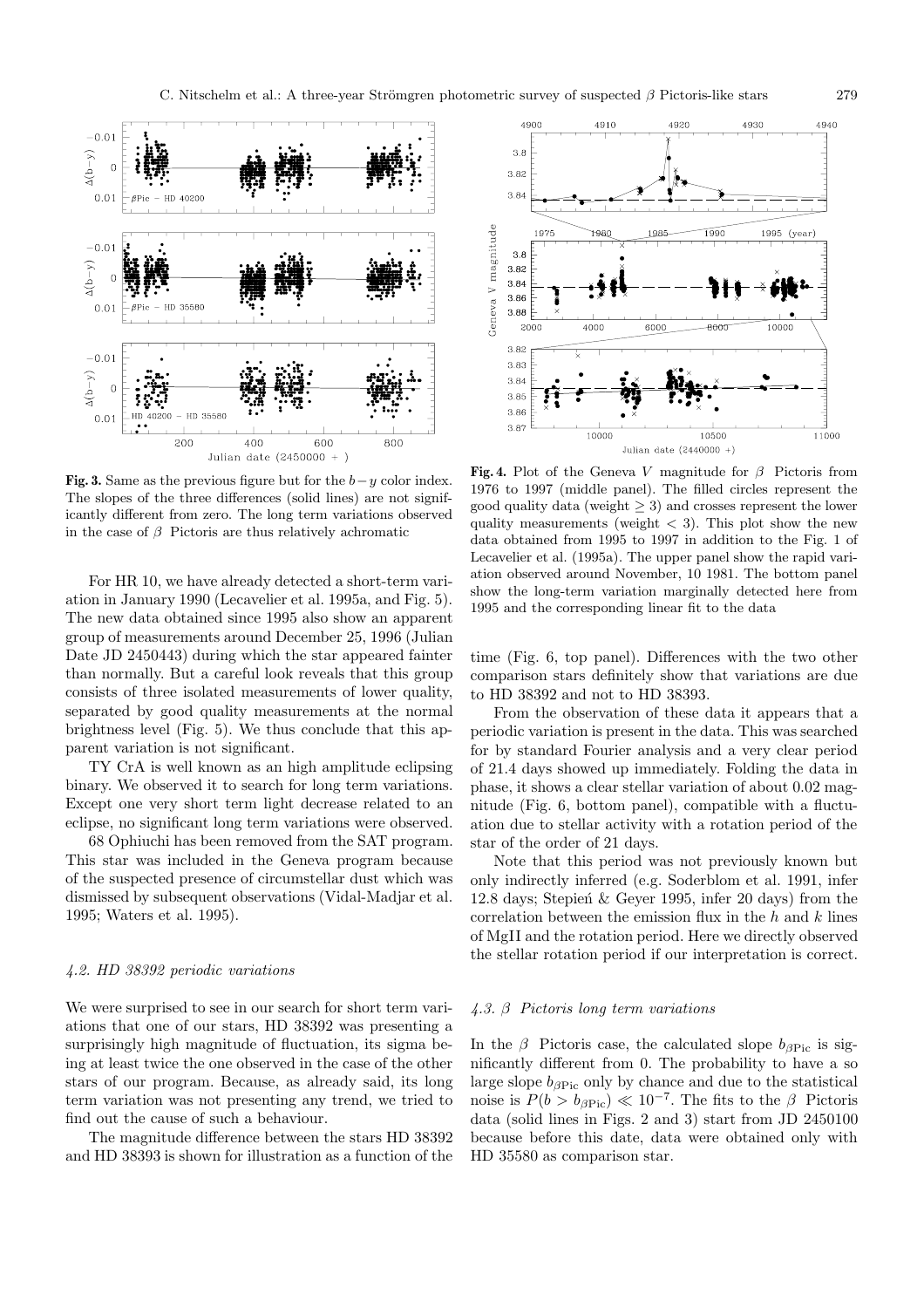

**Fig. 5.** Plot of the Geneva V magnitude measured on HR 10 from 1990 to 1997 (middle panel). The two other panels show the times when the star appeared fainter than normal in January 1990 (top panel) and December 1996 (bottom panel). The filled circles represent the good quality data (weight  $\geq$  3) and crosses represent the lower quality measurements (weight  $<$  3). It is clear that the variation in 1990 was real (and observed in other bands not shown here) while the apparent variation in late 1996 is only due to 3 lower quality measurements separated by good quality measurements at normal brightness

The fit gives a slope  $(-6.55 \pm 1.18(1\sigma))$  10<sup>-6</sup> mag per day if we use HD 40200 as comparison star, and a slope  $(-5.56 \pm 0.75(1\sigma)) 10^{-6}$  mag per day with HD 35580 as comparison star. Assuming that the distributions are Gaussian, we can combine the two slopes and we find that the variation of the β Pictoris magnitude was  $(-5.84 \pm$  $(0.64(1\sigma))$  10<sup>-6</sup> mag per day. This corresponds to a variation of  $-2.1$  10<sup>-3</sup> mag per year.

As a conclusion, the brightness of  $\beta$  Pictoris significantly increased from JD 2450100 (January 17, 1996) to JD 2450876 (March 3, 1998) by about 4.5 10−<sup>3</sup> magnitude.

#### **5. Constraints on future** *β* **Pictoris observations**

In the  $\beta$  Pictoris observations, no rapid light variations, neither in V magnitude, in the  $b-y$  color index nor in the  $m_1$  and  $c_1$  parameters were detectable during the three campaigns (1995-1996, 1996-1997 and 1997-1998). This is nevertheless interesting and significant. It is now clear that an event like the one, which occurred in November 10, 1981, is very rare. Assuming that the event of November 1981 is periodic, and using the available data with the Geneva and Strömgren observations, it is now possible to eliminate a large range of value for the putative period. Each given measurement at time  $t$  which does not show



**Fig. 6.** Top panel presents the magnitude difference between HD 38392 and HD 38393 from the data gathered during three campaigns between 1995 and 1998. The slope of the linear fit to the data is very close to zero (solid line, top panel). There is no long-term variation for these two stars. Bottom panel shows the periodic variation detected for HD 38392 with a period of 21.4 days corresponding to its rotational period (Stepien<sup> $\&$ </sup>) Geyer 1995)

this variation allows to eliminate the period  $P_1$  given by the time difference between the measurement and the date November 10:  $P \neq P_1 = t - t_{11/10/1981}$ .

In fact, considering that if this event had occurred again, it would have been detectable during one day (which is a very conservative assumption), each measurement allows to eliminate the *range* of period  $P_1$  plus or minus half a day. Moreover, each period  $P_n$  resulting from the division of  $P_1$  by an integer n can also be eliminated. In other words, for each measurement at time  $t$ , the ranges of period  $[(P_1 - 0.5)/n; (P_1 + 0.5)/n]$ , where *n* is an integer, are not possible. The resulting set of impossible periods is plotted in Fig. 7 for the Geneva and Strömgren data. From this plot we see that 90% of periods between 0 and 1000 days can be eliminated. 49% of periods between 1000 and 2000 days, 29% of periods between 2000 and 3000 days and 57% of periods between 5000 and 6000 days are also eliminated. To cover the periods between 3000 and 5000 days, new observations are required from nowadays to the year 2009.

## **6. Conclusion**

We performed a photometric survey of the star  $\beta$  Pictoris and a few  $\beta$  Pictoris-like candidates during a total of about eighteen months from 1995 to 1998, using the automatic 50 cm Danish telescope atop La Silla Observatory and